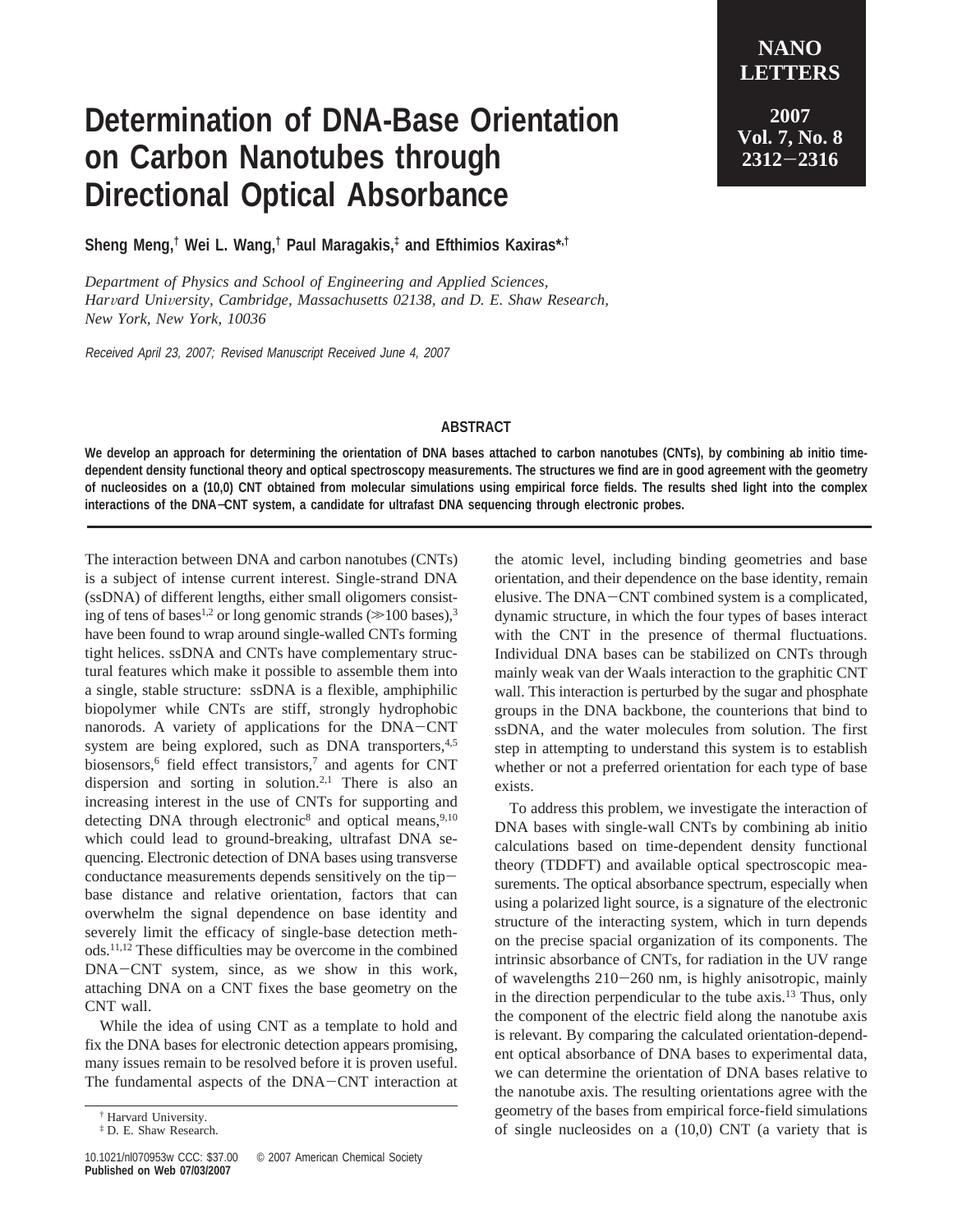abundant in nanotube samples). This confirmation of atomistic scale structure provided by the different approaches, which encompass theoretical and experimental information, elucidates the geometric features of the DNA-CNT system that are at the core of ultrafast DNA sequencing through electronic means.

Optical absorbance of a molecule along a certain lightpolarization direction can be obtained from TDDFT within linear response regime, by applying a finite electric field along that direction which involves transition dipoles projected on that direction only. In practice, this is achieved by applying an electric field along three orthogonal axes separately and then performing a rotation operation to align one axis to the target orientation. Our TDDFT calculations were carried out with the siesta package,  $14$  using Troullier-Martins pseudopotentials to represent the atomic cores, the Ceperley-Alder local density approximation to the exchangecorrelation functional, and a basis of double-*ú* polarized atomic orbitals including 13 orbitals for C, N, and O and 5 orbitals for H atoms (more details are given in ref 15). We used 12 212 steps in time to propagate the wavefunctions, with a time step of  $3.4 \times 10^{-3}$  fs, which gives an energy resolution of 0.05 eV and a perturbing external electric field of 0.1 V/Å. A Gaussian smearing width of 0.1 eV is used when plotting the spectra.

The geometry of nucleosides on the (10,0) CNT was determined with the charmm package.<sup>16</sup> We augmented the available force fields for nucleosides<sup>17</sup> with an interaction for the CNT18 and performed an extensive search of the potential energy surface of each adsorbed nucleoside with the successive confinement method.<sup>19</sup> As the dominant force stabilizing DNA bases on CNT is of the van der Waals type, we expect the DNA-CNT interaction to be less dependent on the electronic properties of the nanotube (metallic or semiconducting) than on its structural parameters such as diameter and chirality.

We analyze first the optical properties of isolated DNA bases, which will set the stage for understanding their spectra when in contact with the CNT. Figure 1 shows our calculated directional optical absorbance spectra and corresponding linear dichroism (LD) spectra of adenine (**A**). The orientation of **A** is defined by the angle of the incident light polarization with respect to the short axis of the molecule, shown in the inset of Figure 1, as per the Devoe-Tinoco convention.<sup>20</sup> The calculated absorbance spectra of **A** show strong dependence on the molecular orientation. There are five absorption peaks in the wavelength range  $\lambda > 200$  nm at 284, 257, 227, 217, and 203 nm, identified in Figure 1a, in excellent agreement with experiments, measured at 272, 258, 230, 214, and 207 nm in stretched polymer films<sup>21</sup> and at 274, 254, 213, and 202 nm in crystals.22 Their intensity varies significantly as a function of the orientation angle from  $\theta$  =  $-90^{\circ}$  to  $\theta = 90^{\circ}$ . For example, the 284 nm peak has its largest intensity at  $\theta \sim 60^{\circ}$ , while it diminishes to almost zero at  $\theta \sim -30^{\circ}$ ; other peaks exhibit similar behavior. This leads to what may appear as shifts of the peaks in the absorption spectrum: the peak at 284 nm shifts to 257 nm when  $\theta$  changes from  $-90^{\circ}$  to  $-30^{\circ}$  while the peak at 217



Figure 1. (a) Directional absorption spectra and (b) linear dichroism of adenine, plotted at angles every  $30^{\circ}$  ranging from  $-90^{\circ}$ to 90° (defined relative to the short molecular axis in the inset). The horizontal lines in (b) indicate zero values.

nm shifts to 227 nm when  $\theta$  changes from  $-30^{\circ}$  to 30°. This behavior complicates the interpretation of experiments due to preferred absorption along certain directions.

The strong orientation-dependent absorbance of **A** leads to clear and easily resolved signals in the linear dichroism spectrum, which by definition captures anisotropic absorbance<sup>23</sup>

$$
LD = \frac{I_{\parallel} - I_{\perp}}{I} = \frac{3}{2}(3\cos^2\theta_{\rm t} - 1)
$$

Here  $I_{\parallel}$  and  $I_{\perp}$  represent absorption of light polarized in directions parallel and perpendicular to the direction of orientation, and *I* is the normal isotropic absorption averaged over all possible orientations.  $\theta_t$  is the angle between transition moments and the orientation axis. The experimentally measured LD contains an additional multiplicative prefactor *S* that reflects the order of orientation ( $S = 0$  for isotropic samples and  $S = 1$  for perfect orientation). The calculated LD spectra of **A** for orientation angles ranging from  $\theta = -90^{\circ}$  to 90° is shown in Figure 1b. This signal shows positive or negative peaks at the wavelength of absorbed photons, depending on the orientation. The drastic changes in the spectrum, especially the change in sign at certain wavelengths, is a very sensitive measure of relative orientation of the base and the polarization direction of light. We have discussed **A** in some detail, but similar comments apply to the other three bases; agreement with experiment is typically very satisfactory, especially for the first few lowest energy (longest wavelength) excitations (accuracy within  $\pm 0.2$  eV).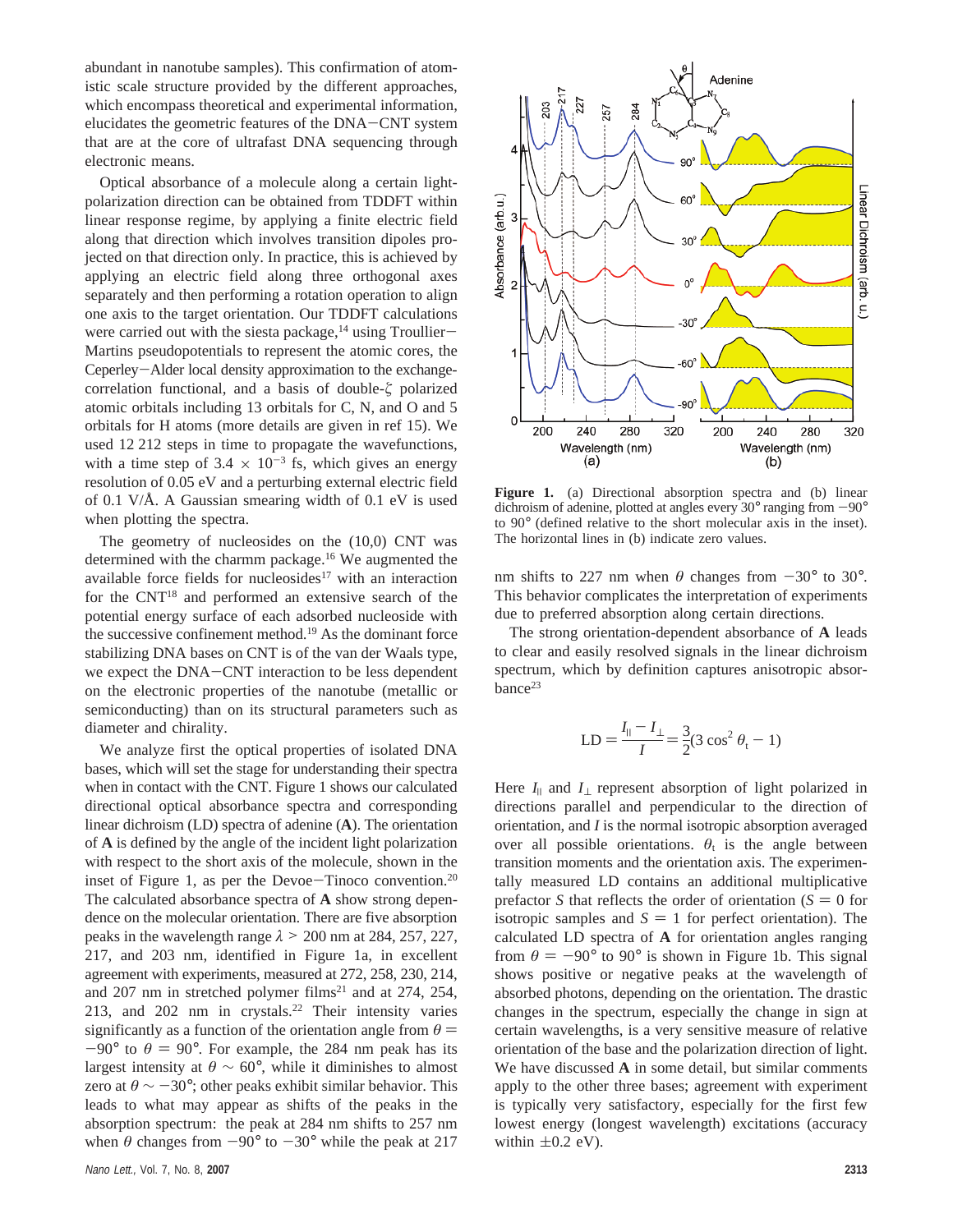We next examine the calculated orientation-dependent absorption spectra of DNA bases in the context of bases adsorbed on single-wall CNTs. To this end, we compare the spectrum of the DNA base along each direction with the experimentally measured one for the combined ssDNA-CNT systems. Hughes et al. $24$  have recently measured the UV-vis absorption of a DNA homopolymer consisting of ∼30 bases wrapped around a CNT. The difference between absorption by the DNA-CNT combined system and the isolated, bare CNT constitutes the absorption signature of the DNA strand attached to the CNT wall. In these experimental measurements, there are significant changes in the spectrum of DNA on the CNT compared with that of free ssDNA in solution, which are characteristic for the four DNA bases. For instance, the first peak centered at 260 nm for free poly(d**A**) is red-shifted to 266 nm when **A** is adsorbed on CNT, and the peak at 203 nm is shifted to 213 nm. Similar changes are found in the difference spectra of the other three bases. For cytosine (**C**), the broad peak at <sup>230</sup>-250 nm diminishes, the peak at 200 nm is reduced by half, while the peak at the longest wavelength (310 nm) does not change. For guanine (**G**), the peak at 275 nm remains constant while the peak at 248 nm is reduced by half and the peak at 200 nm increases slightly after adsorption on CNT. For thymine (**T**), there is no apparent change for the peak at 270 nm, while the adsorption in the range of 210- 240 nm is significantly reduced. We found that all these features can be reproduced accurately in our calculations by considering the absorption of the base along a certain direction only. In doing this, we search for the field vector orientation  $\theta$  that minimizes the error function

$$
\sigma(\theta) \equiv \int [\delta f(\lambda - \lambda_0, \theta) - \delta f^0(\lambda)]^2 d\lambda
$$

here *δf* is the difference between the absorbance along *θ* and the isotropic absorbance (averaged over all directions) of the base and  $\delta f^0$  is the experimental spectrum difference due to DNA adsorption on the CNT. *λ* is the wavelength, and  $\lambda_0$  accounts for the peak position shift due to errors of calculated excitation energies in TDDFT. Therefore the resulted  $\theta$  is the field direction that best reproduces the effects seen in experiment. The corresponding absorption is shown in Figure 2, along with the isotropic absorption of the free base for comparison; the direction which produces optimal agreement with experiment is also indicated in each case. A quantitative comparison between experimental and theoretical data is available in Supporting Information. It is a wellestablished fact that the sugar and the phosphate groups do not make significant contributions to the DNA optical absorption in the UV region  $\lambda$  > 200 nm,<sup>25</sup> so we ignore these contributions.

The agreement with experiment strongly suggests that there is a preferred absorption direction for the bases on the CNT. The intrinsic absorption of carbon nanotubes is dominant in the UV region  $200 \le \lambda \le 300$  nm, where there are two intrinsic, diameter-independent peaks at 276 and 236 nm, corresponding to directions parallel and perpendicular to the nanotube axis, respectively, with the latter having



**Figure 2.** Absorption spectrum of DNA bases averaged over all field directions (dashed line) and along a particular direction (solid line) indicated by arrows which mimics the nanotube axis. These spectra reproduce adequately the experimentally measured spectra in solutions. A larger smearing width than in Figure 1 is used for better comparison. Vertical arrows indicate intensity changes ("†" for increase and "V" for decrease) in experimental spectra after base adsorption on the CNT (ref 24). Linear dichroism spectra that best match experiment (ref 23) are also shown at the top of each panel.

larger intensity.<sup>13</sup> Therefore, in the range of interest,  $200-$ 260 nm, where the main changes in the absorption spectrum are found for the combined DNA-CNT system, CNT absorption in the perpendicular direction is much larger than absorption in the parallel direction. Consequently, there are more photons with polarization parallel to the CNT axis left available to interact with attached DNA bases or, equivalently, the nanotube produces a local electric field aligned along its axis. The polarizability might be screened by the bound DNA strand, depending on its density and geometry, and in turn on the nanotube diameter and chirality. Thermal fluctuations of counterions and water will average out to a zero contribution to the local field around the DNA-CNT system. This would result in more absorption by the base in the direction parallel to the tube axis than perpendicular to it (this effect is called "hypochroism"). This explains why the absorption spectra of the DNA bases change when they are attached to the nanotube wall—the direction of tube axis is indeed the preferred direction for UV absorption by the bases. Therefore, the arrows in Figure 2 showing the field direction that gives closest agreement with experiment, must be aligned with the nanotube axis. This provides a way to determine the base orientation relative to the nanotube axis in the DNA-CNT system from the optical absorption data. Other possible factors such as different protonation states of DNA bases were also considered; we find that the effects they produce are not consistent with the experimentally observed changes in optical spectra upon DNA adsorption on CNT.

This result is further supported by the comparison between the calculated LD curves and the measured ones. Rajendra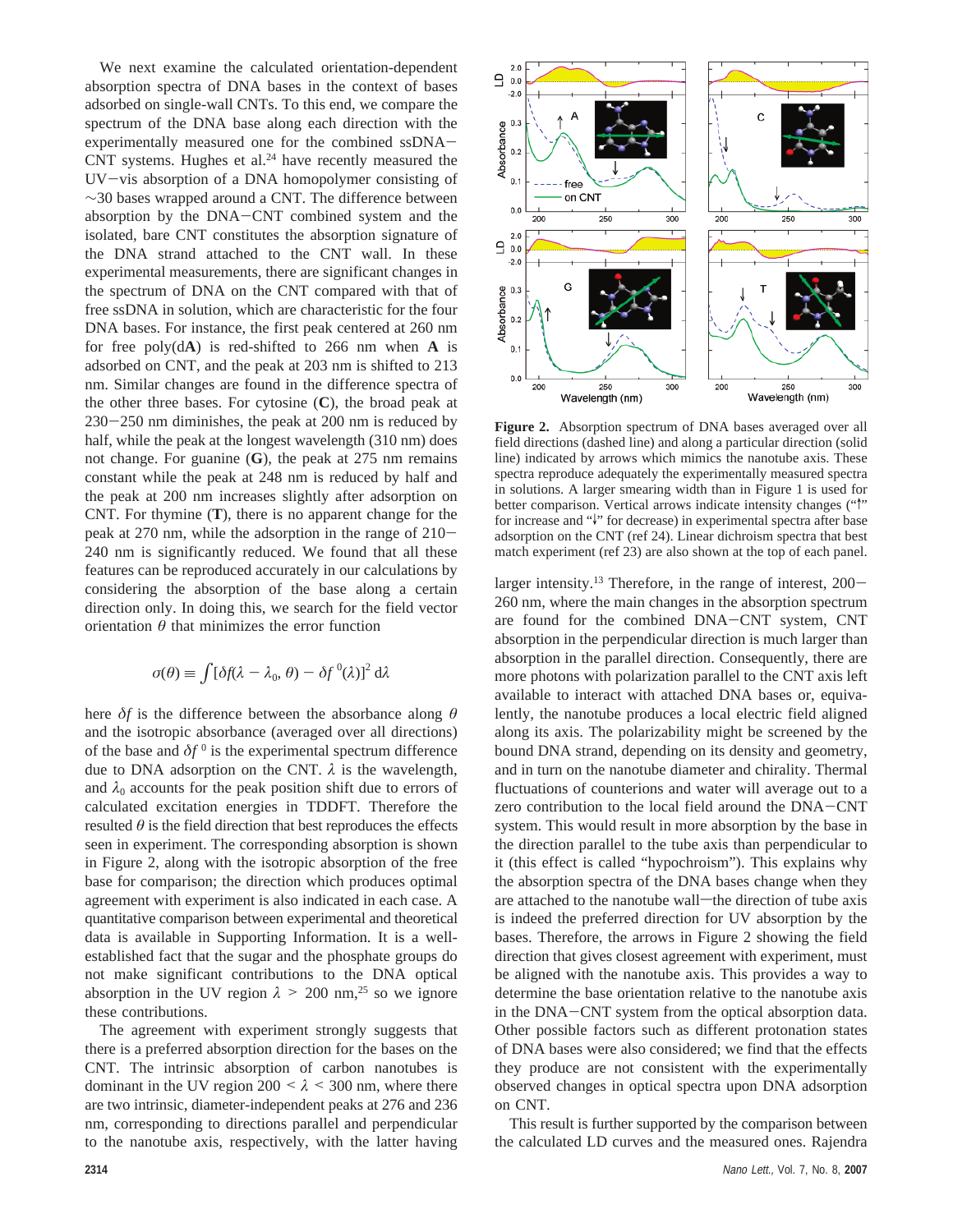

**Figure 3.** Calculated geometries of DNA nucleosides on CNT (10,0). Lines indicate the orientation of the nanotube axis derived from experimental data: the dashed line is obtained from ultraviolet absorbance spectroscopy; the dotted line from linear dichroism.

and Rodger have measured the LD spectra for the ssDNA with a random sequence and of poly(d**A**) wrapped on a CNT.23 They observed interesting features: LD spectra for all DNA bases attached to CNT (obtained by subtracting the contribution of CNT from the spectrum of the combined system) show a positive peak at ∼225 nm and a negative peak at ∼275 nm (260 nm for poly(d**A**)). This observation cannot be explained by hypochriosm *solely* because: (i) adsorption of peptide nucleic acid (PNA) on CNT, which should have the same hypochriosm effect if any, shows a negative signal at ∼230 nm and a positive one at ∼270 nm, opposite to what would happen due to hypochriosm; (ii) the peak position depends on the base identity, indicating that this is an intrinsic property of the bases. Therefore the observed behavior implies that the bases on the CNT must have a preferred orientation. Indeed, the best-fit LD spectra show exactly the same behavior as observed in experiment, namely, a positive peak at 220-230 nm and a negative peak at 260-270 nm, as shown in the upper panels of Figure 2.

Figure 3 shows the base orientations with respect to the nanotube axis, along which the experimental absorbance and LD data for DNA wrapped on CNTs are best reproduced. The directions indicated by dashed lines are from absorbance measurements and those by dotted lines are from LD measurements, respectively. These directions correspond to the averaged directions of the nanotube axis in the experimental setup, determined from the measured optical data. There is a surprisingly good agreement between the orientation of the nanotube axis determined this way and that from structure optimization using force field methods. We have performed an extensive search of the potential energy surface

of each adsorbed nucleoside on the CNT (10,0). The search returned ∼1000 distinct potential energy minima for each nucleoside/CNT system. The room-temperature populations of each minimum range from  $10^{-10}$  to ~50%. As we did not include the influence of base-base interaction in our structural search-these resulting configurations should be considered as averaged conformation. In Figure 3, only the most stable configuration, which has a population weight of 46% for **G**, 28% for **A**, 25% for **C**, and 7% for **T**, is shown for each base. The corresponding interaction energy between each nucleoside and the CNT is 0.81 eV for **A**, 0.85 eV for **G**, 0.70 eV for **C**, and 0.77 eV for **T**; different orientations result in interaction energy differences around 0.1 eV. In Figure 3 the orientation of the nanotube axis relative to the bases agrees well with the tube axis directions determined above, except perhaps for **T**. Specifically, the directions of the nanotube axis from absorbance spectra, linear dichroism, and structural optimization are 89 $^{\circ}$ , 105 $^{\circ}$ , 98 $^{\circ}$  for **A**, -100 $^{\circ}$ ,  $-84^{\circ}$ ,  $-90^{\circ}$  for **C**,  $-58^{\circ}$ ,  $-30^{\circ}$ ,  $-61^{\circ}$  for **G**, and 39<sup>°</sup>, 40<sup>°</sup>, 75° for **T**. Overall the agreement between experiment and theory is excellent. The difference between angles determined by different approaches is generally within the accuracy of the current method <sup>∼</sup>5-10°. Our geometries are not identical to those offered in refs 23 and 24 as possibilities to account for their experimental observations. Note that those possible structures are not obtained by any kind of quantitative analysis but aligning one of the transition moments to the nanotube axis. Moreover, in reality it is possible there exists a mixture of binding configurations for each base; here we focus only on the dominant one. The largest discrepancy occurs in the case of **T**, of order ∼35° between the two extreme positions. This is not surprising considering the small weight of the particular **T** orientation on the CNT from the structural optimization. In our simulations, **T** is the most mobile nucleoside on CNT and thus there are several energetically comparable structures for **T** on the CNT. Indeed, averaging the first few configurations with the largest population improves significantly the agreement between theory and experiment.

In conclusion, we find that the bases in the ssDNA/CNT structure prefer to have a definite orientation relative to the nanotube axis, a feature favoring ultrafast DNA sequencing based on this system. The orientation depends on the base identity and is less sensitive to the diameter and chirality of the CNT, as determined from comparisons between theoretical and experimental optical spectroscopy. The unique orientations of the DNA bases on CNT might originate from the van der Waals interaction between the bases and the curved CNT walls, which would tend to maximize the base-CNT contact region. The sugar and phosphate groups in the DNA backbone might also contribute to this interaction providing further geometrical constrains.

**Acknowledgment.** We acknowledge helpful discussions with M. E. Hughes, J. A. Golovchenko, and D. Branton. This work was supported in part by DOE CMSN Grant DE-FG02- 05ER46226.